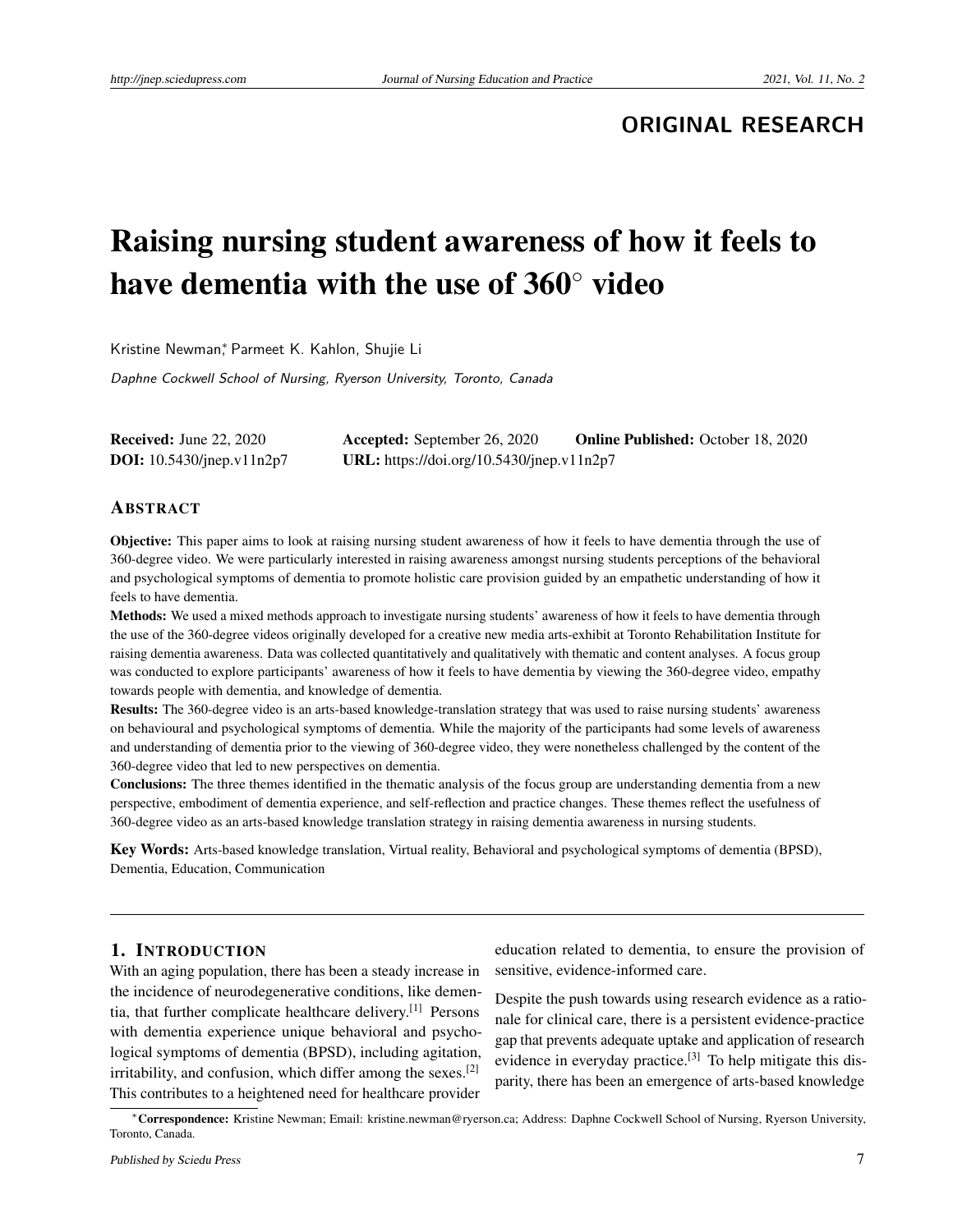translation (ABKT) as a novel method of research dissemination that utilizes creative media to ensure information comprehension across a diverse audience.[\[4\]](#page-5-3) Different art forms, including video, installation art, visual arts and images have been used as ABKT mediums, with success in improving viewer understanding and uptake of evidence.<sup>[\[5\]](#page-5-4)</sup>

This study aims to understand nursing students' awareness of how it feels to have dementia through the use of 360 degree video. Videos were produced based on a separate research study, and fictitiously constructed and filmed in two narratives based on research themes. These videos were then shown to the participants using Oculus 360-degree video technology, with an aim to understand how they contribute to increasing awareness, empathy, and knowledge amongst users towards people with dementia.

The 360-degree videos are available for viewing at the links mentioned below:

1) Nina: [https://drive.google.com/file/d/1sp97s](https://drive.google.com/file/d/1sp97sjsGd_RZbvIjLYl49U1r2NilMhVz/view?usp=sharing) [jsGd\\_RZbvIjLYl49U1r2NilMhVz/view?usp=sharing](https://drive.google.com/file/d/1sp97sjsGd_RZbvIjLYl49U1r2NilMhVz/view?usp=sharing) 2) Charles: [https://drive.google.com/open?id=1sj](https://drive.google.com/open?id=1sjd68JfXG6uV85ZvxDLcfwckf5bIyyNX) [d68JfXG6uV85ZvxDLcfwckf5bIyyNX](https://drive.google.com/open?id=1sjd68JfXG6uV85ZvxDLcfwckf5bIyyNX)

For more information on the 360 video development , please refer to Impact of EMBODY Experiencing Dementia through New Media Exhibit: Engaging nursing students and the public about dementia through arts-based knowledge translation methods.<sup>[\[6\]](#page-5-5)</sup> The exhibit featured multiple art and digital media forms including photographs, paintings, written word, data visualizations, augmented and virtual reality (e.g. 360 degree video).

# 2. LITERATURE REVIEW

An aging population presents several healthcare challenges that are further complicated by clinical syndromes such as dementia. Caused by progressive neurodegeneration, dementia typically presents with neuropathological conditions such as Alzheimer's disease and vascular infarctions.[\[7\]](#page-5-6) The resulting changes in brain physiology contribute to a host of behavioral and psychological symptoms of dementia (BPSD) including agitation and memory loss.[\[2\]](#page-5-1)

These BPSD create significant stress for persons with dementia, as well as their caregivers.[\[8\]](#page-5-7) The literature mentions that there is a significant association between caregiving for persons with dementia, psychological and physical health issues.[\[9\]](#page-5-8) Unfortunately, traditional therapies, such as cognitive behavioral therapy and group therapy, have not been found to be effective in reducing caregiver anxiety.<sup>[\[10\]](#page-5-9)</sup> To alleviate this stress, there is an urgent need to identify and resolve BPSD in a timely manner, allowing people with dementia

and their caregivers to lead higher quality lives.

A systematic review revealed that there is a significant lack of confidence and knowledge in nursing professionals when providing care for persons with dementia.<sup>[\[11\]](#page-5-10)</sup> Nursing students also report this difficulty in providing holistic, informed dementia care.<sup>[\[12\]](#page-5-11)</sup> These areas of difficulty can be partially attributed to a lack of dementia-focused education and experiences in clinical settings, as well as a prominent evidencepractice gap, as research findings are not consistently incor-porated into healthcare practice.<sup>[\[12,](#page-5-11) [13\]](#page-5-12)</sup> A lack of empathetic understanding of what it means to have dementia has been cited as a primary cause of this gap.<sup>[\[14\]](#page-5-13)</sup> This gap can have serious consequences, as it potentially denies vulnerable populations the appropriate, evidence-informed care they require.

Over the years, ABKT has emerged as an alternative method for evidence dissemination. Incorporating the use of different media, such as poetry, video and images, ABKT uses circular methods of information dissemination that are unique from the traditionally linear approaches adopted by academic articles.<sup>[\[13\]](#page-5-12)</sup> It has been well developed in the literature that ABKT can evoke affective responses, construct alternative forms of representation that promote dialogue, shared storytelling, and reflection, and engage audiences on emotive, embodied, and intellectual levels.<sup>[\[15\]](#page-5-14)</sup> Research has shown that creative knowledge translation through the use of dementia simulations has proven to be successful in improving content retention and empathy in nursing students, making it a key area to focus on and refine.<sup>[\[12\]](#page-5-11)</sup>

Virtual reality is an emerging technology that is being adapted to several uses. According to the literature, 360 degrees videos are a form of virtual reality that has been proven to cause changes in behaviors in attitudes, likely re-lated to the deeply immersive experiences they provide.<sup>[\[16,](#page-5-15) [17\]](#page-5-16)</sup> The use of these technologies allows individuals to explore the situation according to their interests, and fully experience the sights and sounds associated with the scenario that help to better convey emotions.<sup>[\[18\]](#page-5-17)</sup> The videos used for the study were from the point of view of a person with dementia, with the use of editing technology to create agitation and perceptual distortions that are typically experienced with dementia.[\[6\]](#page-5-5) By viewing these videos with the 360-degree video technology, an immersive experience of what it feels to have dementia was created.

The use of virtual reality training allows students to look beyond their goal of clinical treatment provision to consider the emotions and feelings of the person with dementia, and thus provide patient-centered care.<sup>[\[19\]](#page-5-18)</sup> This is in line with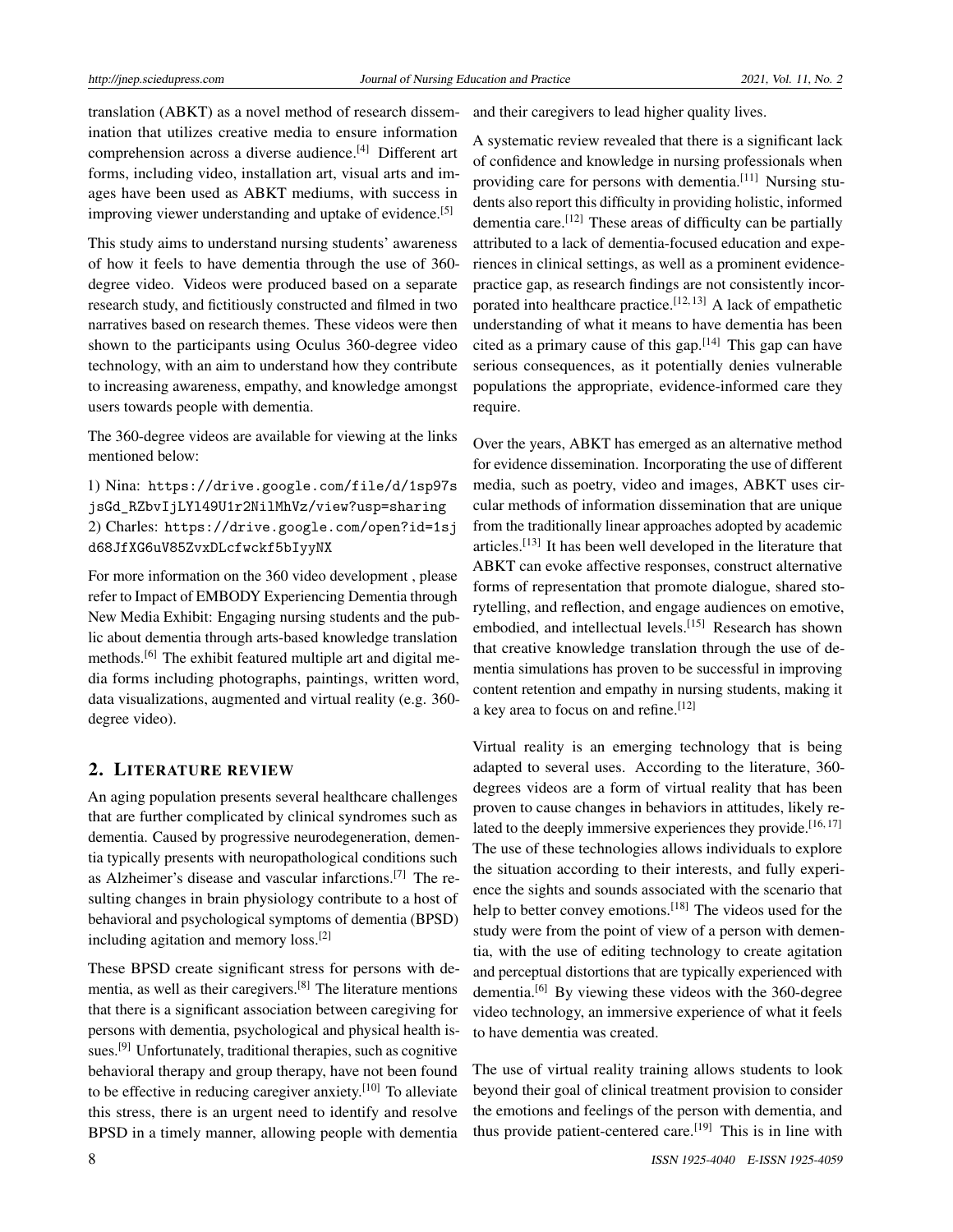findings from the literature, where it was seen that the use of virtual reality technology in dementia education attributed to a three times improvement in empathy and understanding.<sup>[\[20\]](#page-5-19)</sup> Students benefited from being able to explore uncommon, yet highly significant clinical situations.[\[21\]](#page-5-20) By utilizing 360 degree immersive videos from male and female perspectives, the study aimed at cultivating a deeper awareness of the BPSD, alongside prominent sex differences, in users, as they experienced, first-handedly, the challenges that persons with dementia face.[\[6\]](#page-5-5) This ultimately helps to reduce caregiver stress and burden, and contributes to better care provision for the person with dementia. $[22, 23]$  $[22, 23]$  $[22, 23]$ 

## 3. METHODS

## 3.1 Research design

A mixed-methods approach was taken to understand nursing students' awareness of how it feels to have dementia by viewing the 360-degree video. Recruited participants were gathered on February 8, 2019 at Ryerson University to view the 360-degree video and participate in the focus group. Preceding the focus group, an introduction on the 360-degree video was presented.

Demographic surveys were collected along with their experiences with dementia. During the focus group, the discussions were led by two interviewers with audio recording collected for the purpose of developing the study transcript. Audio recordings and transcripts were kept confidential and the study procedures were approved by the research ethics board at Ryerson University. The transcripts were coded and thematically analysed by the research team. All participants identifying information were removed from the analysis.

## 3.2 Sampling procedure

Nursing students from the Daphne Cockwell School of Nursing were recruited via electronic and physical distributions of the focus group workshop poster. The poster consisted of a summary of the focus group activity, location, date, time and contact information of the research team. The electronic distribution was made possible by the Scholarly, Research and Creative (SRC) knowledge translation event coordinator. This coordinator posted the focus group event on the news and events page of the Ryerson Faculty of Community Services website. Participant consent forms containing additional information on the study purpose and procedures were sent to students who had contacted the SRC event coordinator regarding their interest for participation. The inclusion criteria for this paper were verbal and written English comprehension and nursing students aged 18 years or above.

#### 3.3 Measures

The primary data collection method was a focus group conducted on February 8, 2019 at Ryerson University. Eleven open-ended questions for the focus group were developed based on findings in recent literature regarding the outcomes of using 360-degree video. Examples of the focus group questions consisted of participants' familiarity with dementia, thoughts on the use of technology to convey information and emotions during the viewing of the 360-degree video (see table 1 for the questionnaire set). All focus group participants completed a demographic information survey that collected information on age, sex, educational level, occupation, and familiarity with dementia. The focus group was audio recorded and the data was transcribed into text format. The transcribed data was then analyzed via thematic analysis. Participant confidentiality was maintained via deidentification of the transcript notes.

| Table 1. Focus group questionnaires |  |  |  |
|-------------------------------------|--|--|--|
|-------------------------------------|--|--|--|

| <b>Ouestions</b> |                                                                                         |  |
|------------------|-----------------------------------------------------------------------------------------|--|
| 1.               | What does dementia mean to you?                                                         |  |
| 2.               | Did the video make you feel any emotions or think of any specific thoughts?             |  |
| 3.               | How do you feel about people with dementia after watching the 360-degree video?         |  |
| 4.               | Do you feel like your perception changed now that you have seen the 360-degree video?   |  |
| 5.               | How did the 360-degree video help your understanding of dementia?                       |  |
| 6.               | What word would you use to describe the 360-degree video experience?                    |  |
| 7.               | Did the audio aspect of the video make a difference in your viewing experience?         |  |
| 8.               | Do you perceive watching the 360-degree video as a positive or negative experience?     |  |
| 9.               | Do you feel like the way you act or behave will change based on this EMBODY experience? |  |
| 10.              | Do you prefer the 360-degree video over flat screen video?                              |  |
| 11.              | What behaviours or what things would you do or stop doing because of this video?        |  |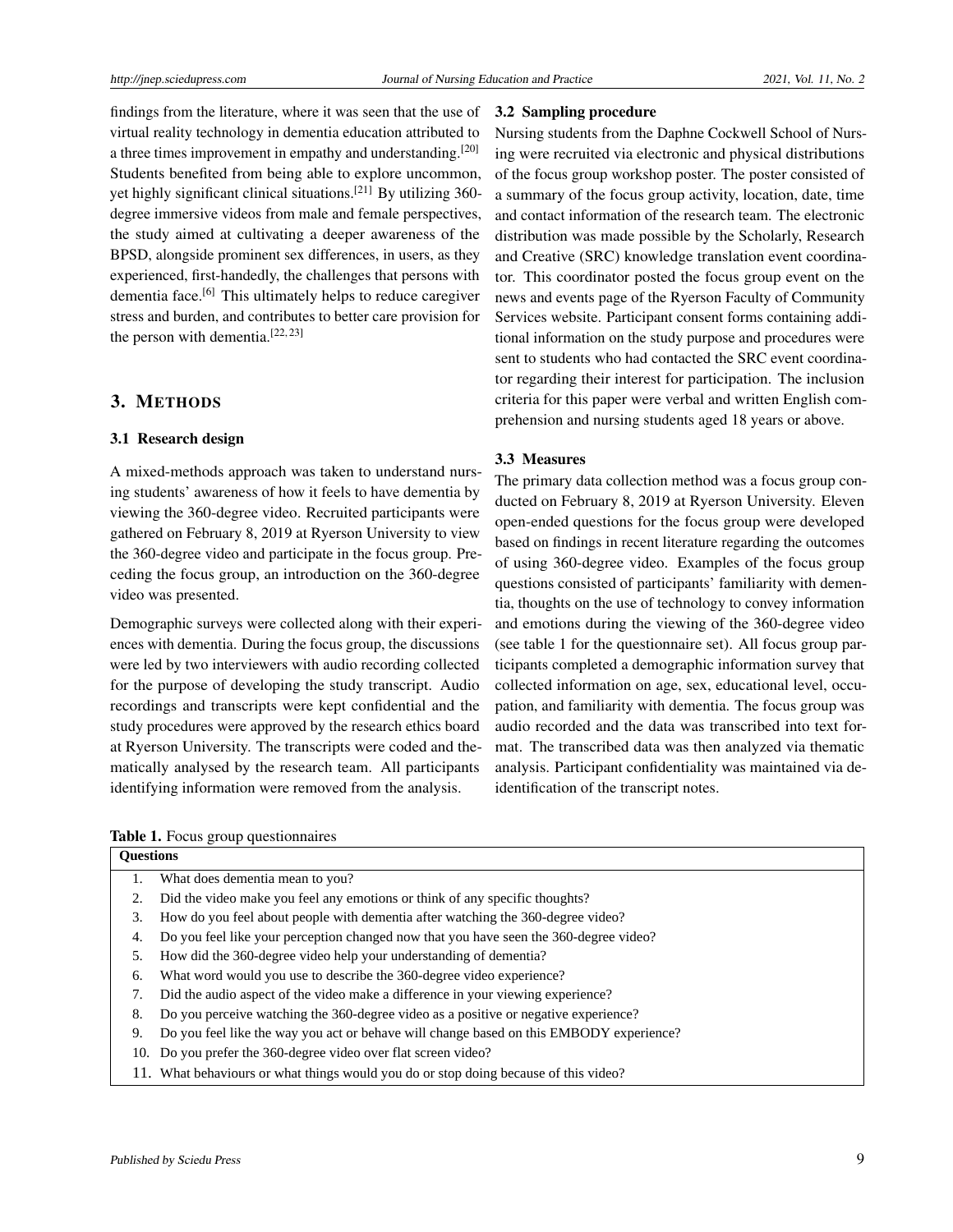# 4. RESULTS

A total of 6 participants were recruited for the focus group. All participants were females with education greater than high school diploma. Five of the 6 participants were senior nursing students between the ages of 18-23. The remaining one participant was excluded from the analysis of results as this person did not meet the inclusion criteria for the paper.

All nursing students had some degree of familiarity with dementia either from personal experience or clinical experience. Coding and thematic analysis of the interview transcripts were undertaken by four members of the research team asynchronously followed by episodic group discussions. Three main themes emerged from the data were (1) understanding dementia from a new perspective, (2) embodiment of dementia experience, (3) self-reflection and practice changes. After additional attempts at identifying other codes and themes from 5 participants, all four members of the research team agreed that data saturation was reached.

# 4.1 Understanding dementia from a new perspective

This theme primarily captured the emotional awareness and knowledge of dementia among the participants. First of all, all participants expressed familiarity with dementia as a neurocognitive disorder. Most of their dementia experiences came from their previous practicum and personal experiences. These experiences ranged from knowing the stories of someone with dementia, being a caregiver for family members with dementia, to working as a student in nursing homes, retirement facilities and tertiary care centres.

When participants were asked about the behavioural and psychological symptoms of dementia, terminologies such as confusion, memory loss, cognitive decline, and decreased functional ability were frequently used to describe the condition. In following up with this question, students were also asked about how the 360-degree video affected their existing understanding of dementia. It appears that the use of 360-degree video provoked a deeper awareness among the students. For instance, one participant stated, "I think when I thought of dementia before it was just like memory loss, but now it is like no. They are still this human but stuck inside of this and they just can't get out. So it's like they are still who they were, it's just harder for them to interact with the world now". Another participant stated, "I guess I'd look at it now less of a character change, more of an inability to kind of create those connections, to be able to maneuver yourself in this new situation". For these participants, their preconceived understanding of dementia was limited to the biological and physiological symptoms of dementia. However, the 360-degree video provided the participants with a new form of experiential learning that was corresponded

with a more humanistic understanding of dementia.

## 4.2 Embodiment of dementia experience

This theme primarily captured the physical, psychological, and emotional reactions from participants towards patients living with dementia in the 360-degree video. The video provided participants with a useful clinical perspective on how it feels to be patients with dementia. This perspective was meant to facilitate the embodiment of the lived experiences of persons with dementia by constructing a live and virtual day in a life scenario for the participants.

The terms frequently used by participants in response to the 360 experiences were anxious, sad, uncomfortable, and vulnerable. For example, one participant stated, "it really made you have the experience of what it feels like to be that person, not see that person but actually be in that person's shoe". In response to this statement, a student said, "it was like no escape, like you just had to go through what you're seeing and you really felt like you were them".

One participant noted the audio aspect of the 360-degree video helped to create a more immersive experience. This participant stated, "I felt like there was so much (auditory) stimuli going on in the video, so that just made it feel more real". More specifically, the subtitle environmental noises and voices projected directly at the viewer helped to construct a more immersive and realistic experience.

Some participants reported both emotional and visceral responses while viewing the 360-degree video. For example, one student stated, "it made me feel very anxious, my heart kind of started racing because I kind of felt her emotions, like she does not want to be here and it made me in her shoes. I did not want to be here either". The majority of participants preferred the 360-degree video over flat screen video when asked how the 360-degree aspect of the video influenced their experience. As one participant stated, "it was different because I could just look away".

#### 4.3 Self-reflection and practice changes

This theme is focused on self-reflection and practice changes towards dementia care. All five students spoke about their past clinical experiences with patients living with dementia. Their lookback on their caregiver experiences were associated with desires for practice changes. One participant stated, "I see them like every single day, so you forget maybe I should introduce myself again, maybe they forgot who I am". Echoed by this statement, another student said, "it might just ease their anxiety by saying I am the nursing student who is working with you instead of thinking that they will be fine if I just go on with the care tasks". These students expressed varying levels of desire to go back in time and change the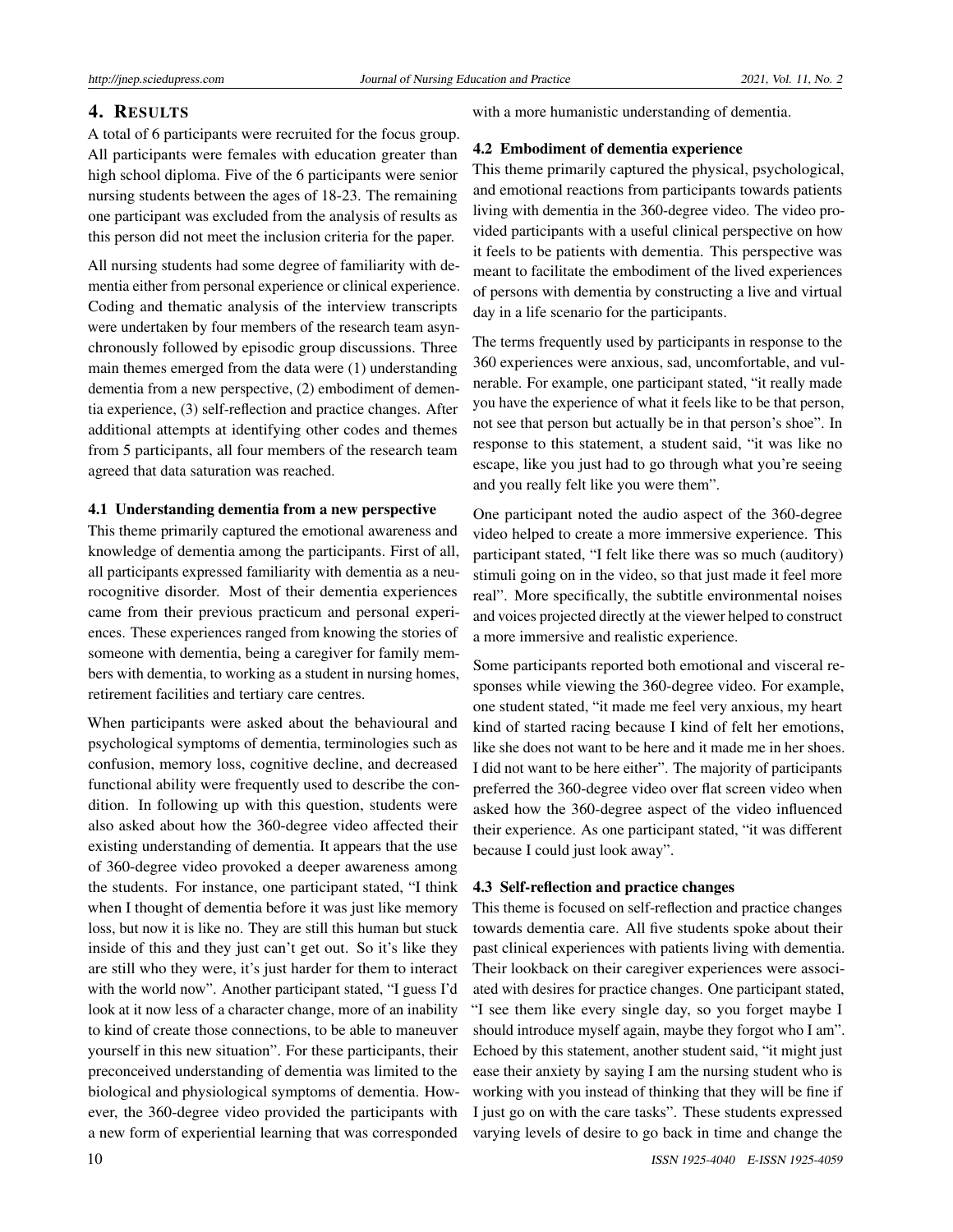way they interacted with their patients. However, some students were uncertain on how practices can be changed. In one statement made by a student, "what do I do because these are literally the people that I see everyday. We try to redirect to their anxiety because it is what we have been told, but I am not so sure now". For this particular student, she saw the use of redirection and distraction by nurses to deal with behavioural and psychological symptoms of dementia in the 360-degree video. However, she was situated in the patient's perspective and embodied the experience of a care recipient instead of a caregiver. This change in role made her to think about the effectiveness of behavioural strategies for BDSP from the perspective of the patient.

## 4.4 Limitations

We targeted nursing students to look at the impact of 360 degree video on raising awareness of the behavioural and psychological symptoms of dementia. All participants were recruited from Ryerson University, of which all participants were females between the ages of 18-23. The interviews were recorded and transcripted for thematic analysis. It should be noted that a more broadly targeted demographic group would probably lead to different observations and study outcomes. This small grouping of participants also makes the study results difficult to generalize beyond the studied cohort. However, this research does add to the existing literature on the possible application of virtual reality as a form of artsbased knowledge translation strategy to facilitate dementia awareness knowledge translation. It is recommended that further research be conducted on a larger sample of nursing students from different academic institutions or professions. This expanded sample should include students presenting more diverse sexual orientations, gender, and educational backgrounds. Moreover, the larger qualitative data set should encompass an examination of participants' previous virtual reality experiences as this can influence their experiences and study outcomes.

## 5. DISCUSSION

In this study of nursing students' awareness of how it feels to have dementia by viewing the 360-degree videos, understanding dementia from a new perspective, the embodiment of dementia experience, and self-reflection and practice changes emerged as three central themes in the focus group. The submergence within virtual reality served as a medium for the embodiment of dementia to manifest. All participants reported varying degrees of cognitive and emotional responses. One participant even had visceral responses described as racing heart rate and anxiety-provoking. Almost all participants had a newfound perspective on the lived experiences of persons with dementia. These perspectives were often described as self-realization of how fixated their preconceived ideas of dementia were. More specifically, dementia was no longer associated with straightforward labels of memory loss and social dysfunction, but rather a condition with physical, psychosocial, and emotional implications.

The participants' understanding of dementia from a new perspective, embodiment of their experience, and self-reflection for their practice were important catalysts to their stimulated awareness of how it feels to have dementia among the participants. These catalysts were made possible by having the students simulate the experience of dementia via the perspective of the care recipient. This awareness can be applied to their practice as a nursing student to better appreciate the person with dementia's perspective. With the increasing number of the Canadian population moving into the senior category, it is expected to see a significant rise in the number of patients with dementia. This growing health trend will likely be corresponded with increased demand for specialized nursing care focused on the behavioural and psychological symptoms of dementia. In terms of implications for practice, the 360-degree video may be used for nursing students as a simulation knowledge translation strategy to facilitate the development of dementia care knowledge. It would be beneficial to incorporate EMBODY 360-degree videos in the nursing geriatric and dementia curriculum. For nurses working with the geriatric population, the 360-degree video may also be used as a quality assurance tool for the purpose of maintaining their nursing knowledge and skill competencies related to dementia care.

# 6. CONCLUSION

The application of 360-degree video or virtual reality as a form of arts-based knowledge translation strategy for the purpose of dementia education is a limited area of research in the current nursing education literature. Since pathophysiology, clinical manifestations and implications of dementia are multidimensional; it is often challenging to translate existing research into clinical knowledge. However, the 360-degree video offers an opportunity for learners to 'live with dementia' by simulating and situating the learner within the first point of view of the care recipient. This useful method of learning was able to evoke visceral, cognitive, psychosocial and emotional reactions in study participants that were associated with improved empirical and aesthetic knowings of dementia. We also recommend that 360-degree videos such as EMBODY are regularly used in nursing curriculum

## ACKNOWLEDGEMENTS

We would like to thank our participants for their time and contributions towards this study. Also, we appreciate the ef